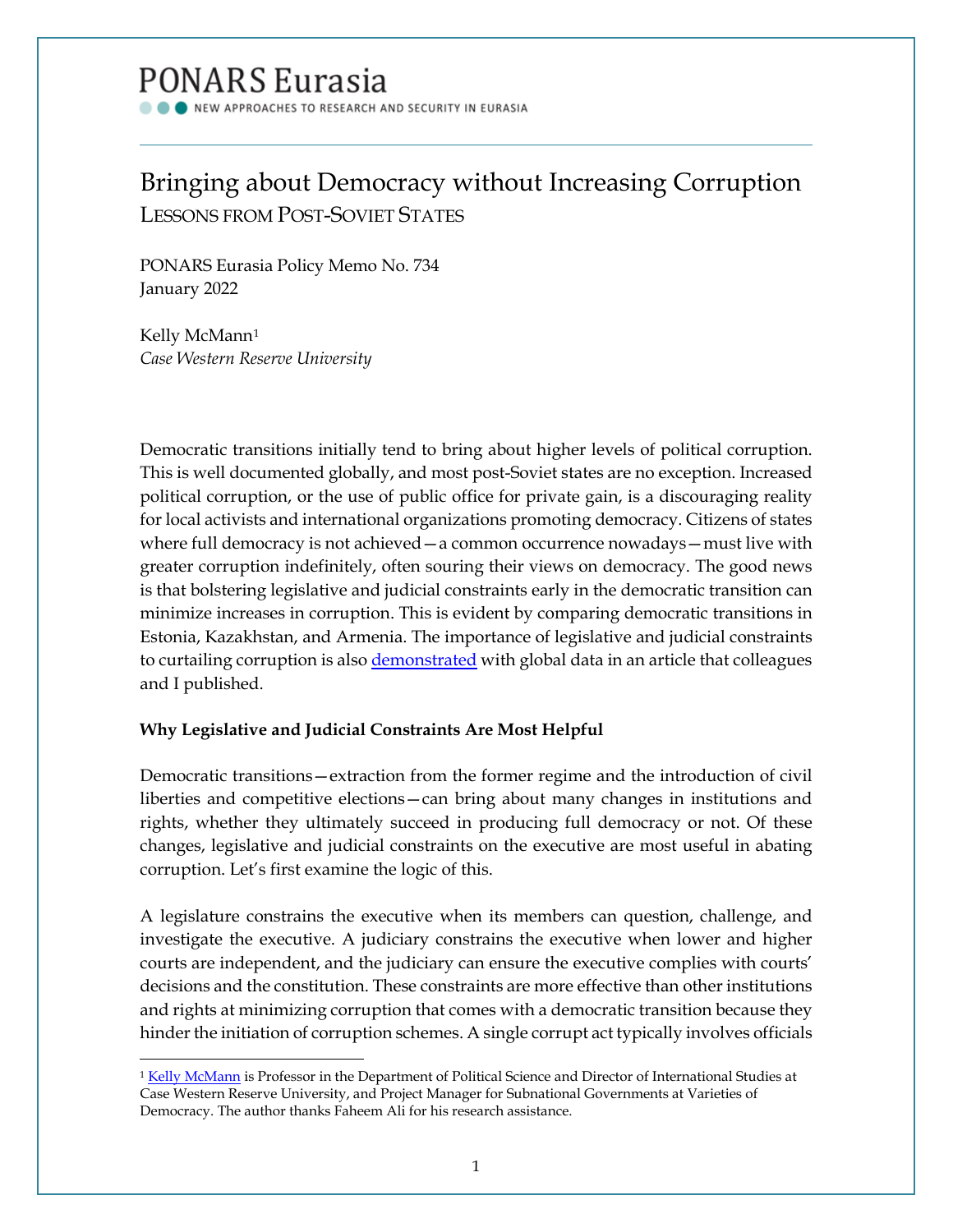from different government offices. When legislative and judicial constraints on the executive exist, members of parliament and judges themselves adhere to the law, making it more difficult for the executive to convince them to engage in corruption and thus hindering illicit schemes.

By contrast, other changes that accompany democratic transitions tend to [facilitate](https://journals.sagepub.com/doi/10.1177/1065912919862054) corruption. The initial expansion of freedoms of expression and association makes it easier to engage in corruption. Less restricted communications and greater transparency about government operations enable officials, bureaucrats, and citizens to more readily identify opportunities and collaborators for corruption. An end to the social atomization of the nondemocratic era makes it easier for potential collaborators to interact and hatch corruption schemes.

Only when the freedoms of expression and association are very strong does their power to hold government officials accountable outweigh their tendency to facilitate corruption. A high level of freedom of expression allows media outlets to investigate possible corruption and provides citizens with the information necessary to punish corrupt officials. A high level of freedom of association enables collective action in response to information about political corruption. These accountability mechanisms, in turn, deter government officials from engaging in corruption. Freedoms of expression and association must reach very high levels to curtail corruption, whereas even growing judicial and legislative constraints on the executive begin to have a positive impact. Now, let us examine how this unfolded in three post-Soviet states.

## **Varied Levels of Constraints in Estonia, Kazakhstan, and Armenia**

The different experiences of Estonia, Kazakhstan, and Armenia demonstrate the impact of legislative and judicial constraints on corruption. Estonia significantly strengthened constraints, and the level of corruption dropped. Kazakhstan did not, and corruption grew. Armenia experienced each scenario—minimal constraints at the time of independence and significant constraints at the time of the 2018 revolution—and corruption levels increased and decreased, respectively. For all three states, the story begins in the late 1980s, when these territories were republics in the Soviet Union.

#### *Estonia*

Legislative and judicial constraints emerged early and not only minimized but actually reduced corruption in Estonia. The March 1990s elections to the republic's Supreme Soviet were relatively free, meaning that its new members were accountable to voters, rather than just the "executive," in this case the Communist Party. This accountability empowered members of the Supreme Soviet to act as a check on the executive. The constitution of newly independent Estonia, adopted in 1992, further strengthened legislative constraints on the executive. The constitution mandates free and fair elections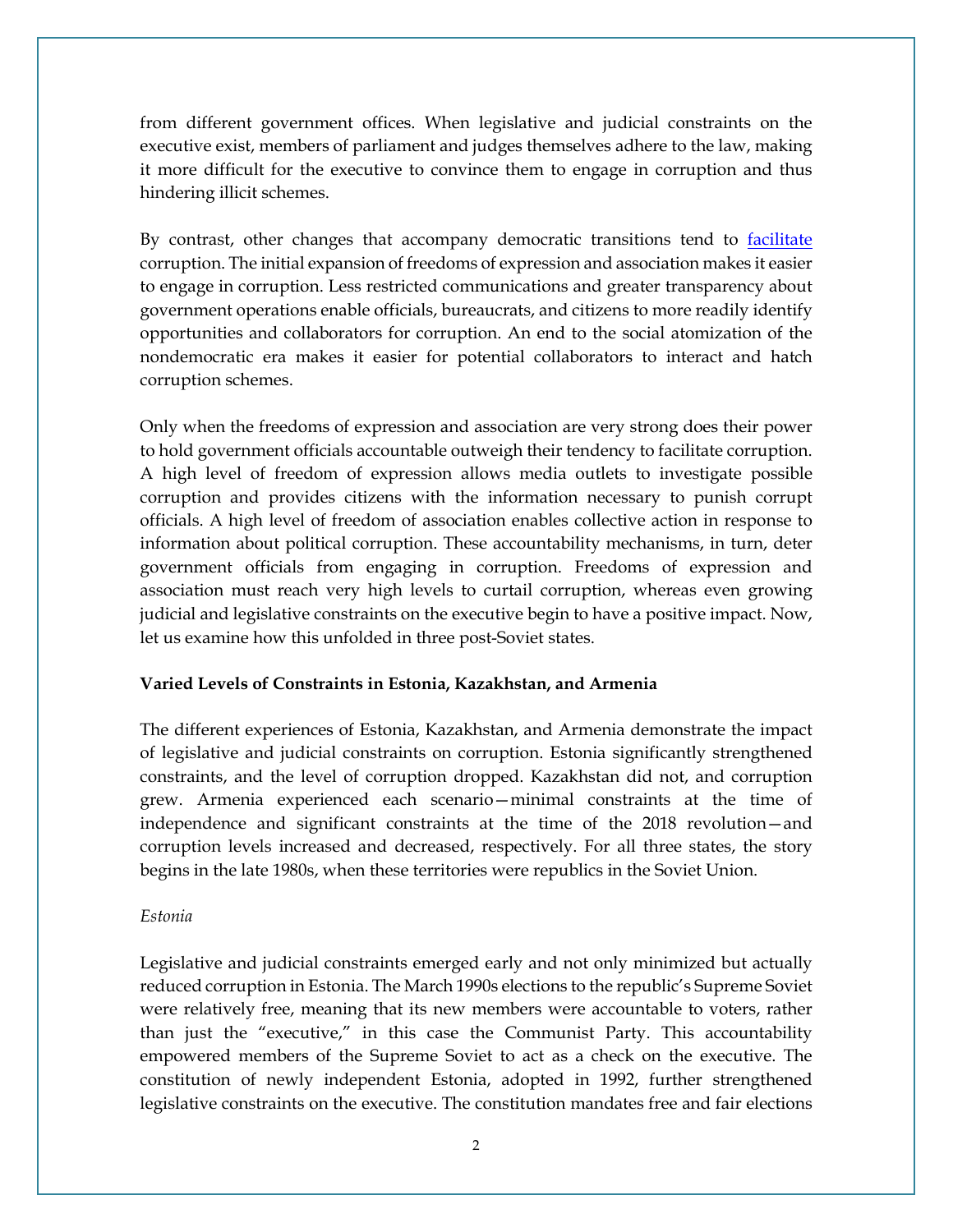for Estonia's parliament, the Riigikogu, thus continuing the body's accountability to voters and its role as a check on the executive. The constitution gives members of the Riigikogu the right to question government ministers: the prime minister and other ministers must regularly attend parliamentary sessions in order to answer legislators' questions about the executive branch's actions. The Riigikogu also has the right to force any minister, the prime pinister, or the entire government to resign through a vote of no confidence. Accountable to voters and independent of the executive branch, members of the Riigikogu have used these measures to constrain the executive. The strengthening of legislative constraints with Estonia's democratic opening is evident from the blue line in **Figure 1**.[2](#page-2-0) The break in the line reflects the transition between the Supreme Soviet and Riigikogu.



**Figure 1. Constraints, Freedoms, and Corruption: Estonia**

In its early years, Estonia's freely elected legislature also strengthened judicial constraints on the executive, depicted with the black line in **Figure 1**. The legislature passed the Courts Act and the Legal Status of Judges Act in 1991, which, along with the new constitution, empowered the judiciary to act as a check on the executive. These measures created independent lower and higher courts and helped ensure that the executive complies with courts' decisions and the constitution. They did so by mandating that

<span id="page-2-0"></span><sup>2</sup> All figures use the indicators Legislative Constraints on the Executive Index, Judicial Constraints on the Executive Index, Political Corruption Index, Freedom of Expression and Alternative Sources of Information Index, and Freedom of Association Thick Index from th[e Varieties of Democracy](https://www.v-dem.net/en/) dataset, v. 10.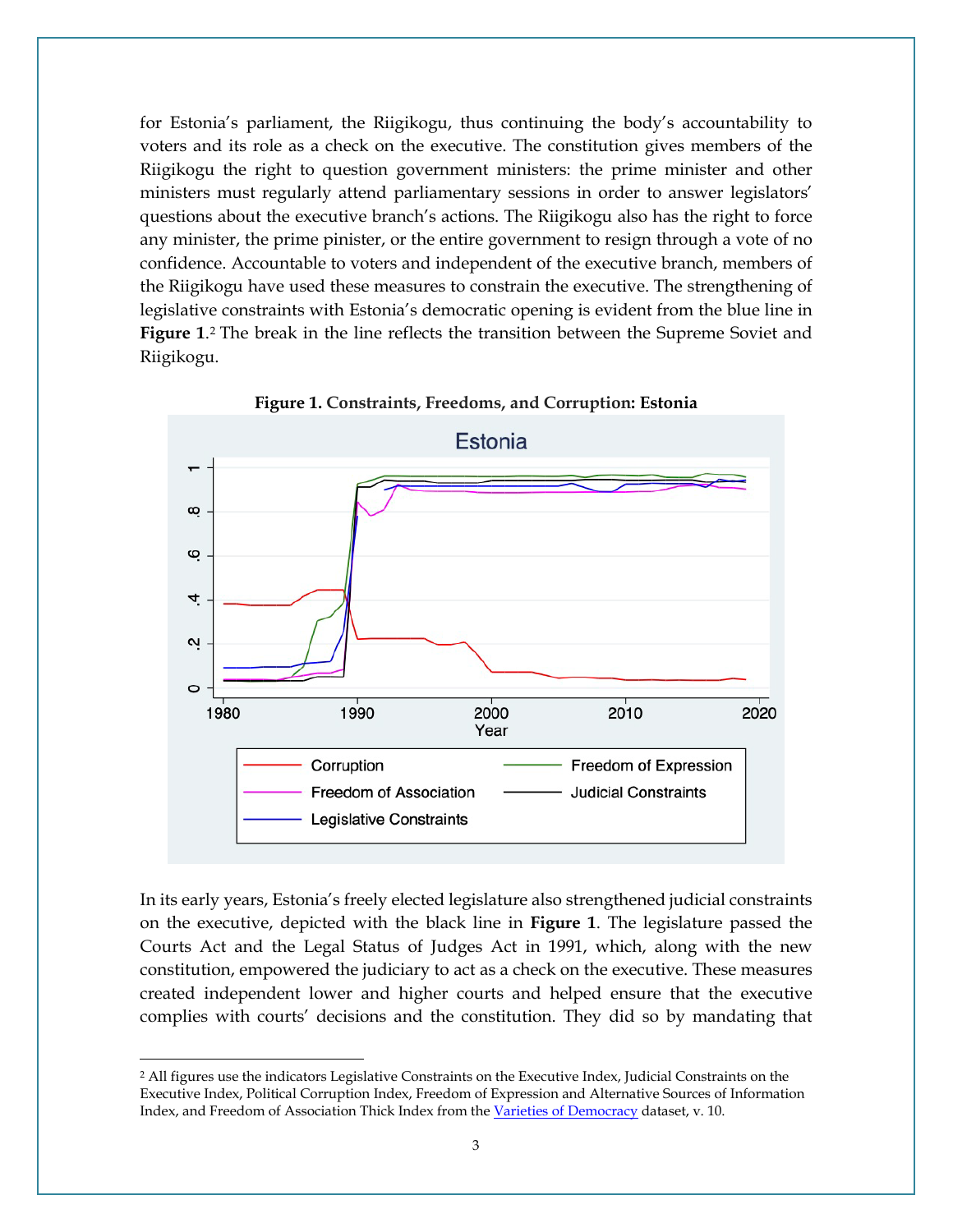judges be appointed for life, restricting executive activities that could influence court decisions, and granting constitutional review authority to Estonia's Supreme Court, according to Estonian legal scholar Jaan Ginter. Estonia has also established a public prosecutor's office independent of the executive, and this office has been effective in prosecuting corrupt officials.

The significant legislative and judicial constraints Estonia imposed on its executive branch not only prevented an increase in corruption but also helped reduce corruption from the Soviet era, as is evident from the red line in **Figure 1**. The initial small increase in freedom of expression contributed to an initial bump in corruption, as corruption schemes became easier to plan. But, the then-high levels of freedom of expression and association that Estonia quickly reached helped reduce corruption. (See the green and purple lines in **Figure 1**.) They enable citizens, media, and civic groups to hold government officials accountable for corruption, which also deters government officials from engaging in illicit activities.

## *Kazakhstan*

Unlike Estonia's parliament, Kazakhstan's has not served as a check on the executive or created effective judicial constraints on the executive. The Kazakh Soviet Socialist Republic also experienced more competitive elections to its Supreme Soviet in March 1990 than it had in the past. From that point, however, the state's path diverged from Estonia's. Kazakhstan's first elections to its parliament, the Supreme Kenges, in 1994 were not free and fair. Election authorities disqualified numerous opposition candidates, and a quarter of the seats were essentially appointed by the president, Nursultan Nazarbayev, [according](https://www.oscepa.org/en/documents/election-observation/election-observation-statements/kazakhstan/statements-13/1422-1994-parliamentary-1/file) to a report by the Commission on Security and Cooperation in Europe. Due to the nature of their selection, most members of parliament were beholden to Nazarbayev rather than the voters. Consequently, legislators did not exercise their rights to constrain the executive. The new constitution, adopted in 1995, further impeded legislative constraints on the executive. It undercut any balance of power by shifting authority to the executive. The new constitution gave the president the right to dissolve the parliament for multiple reasons, including when it does not approve the president's nomination for prime minister. The development of only minimal legislative constraints on the executive in the late Soviet era and their erosion beginning with the 1994 elections are depicted with the blue line in **Figure 2**.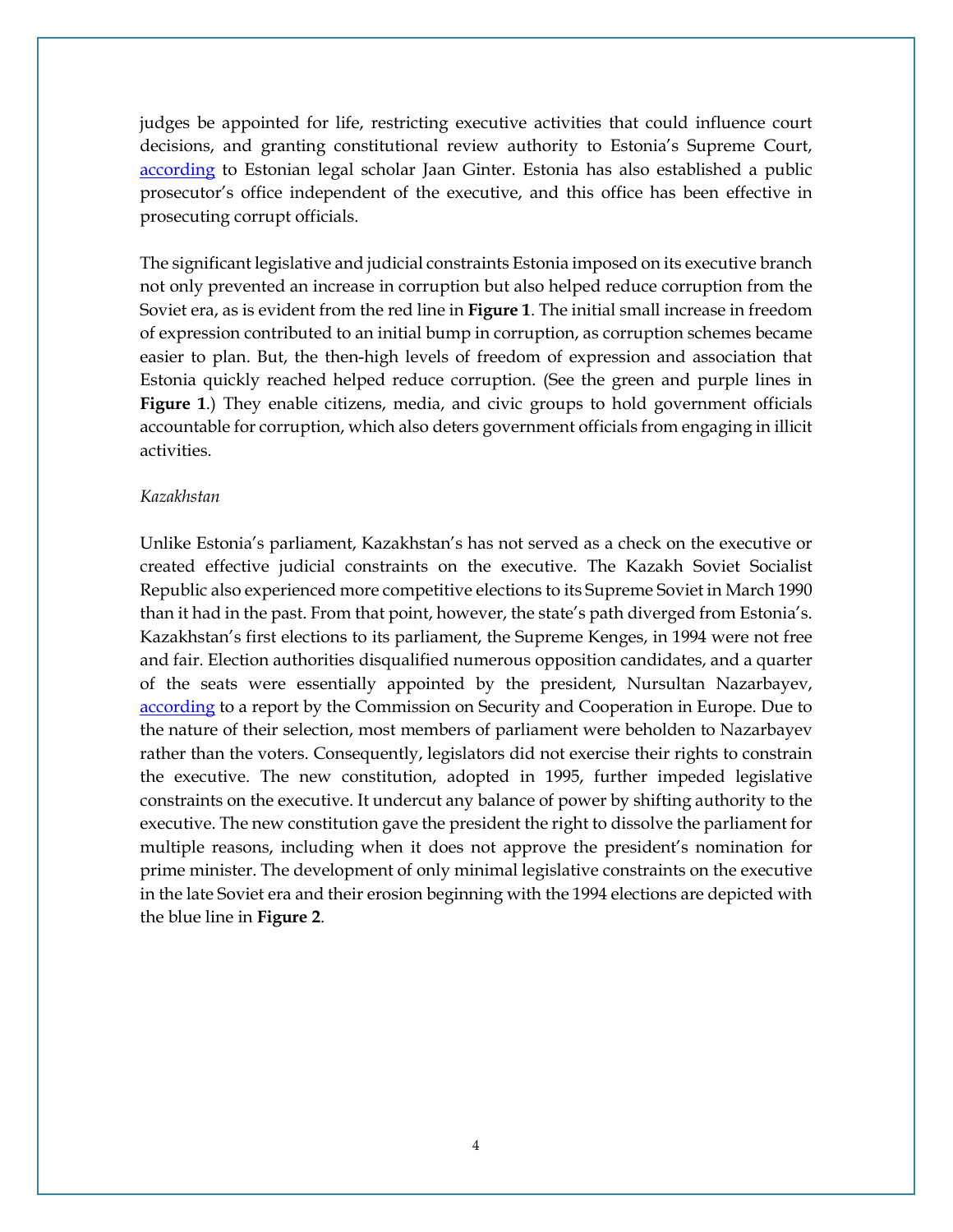

**Figure 2. Constraints, Freedoms, and Corruption: Kazakhstan**

Loyal to the president, members of the Supreme Kenges did not establish judicial constraints on the executive, as their counterparts in Estonia did. In fact, the distinction between the judicial and executive branches is murky in Kazakhstan. Prosecutors, who are members of the executive, have judicial privileges, including the right to delay sentences in favor of probation, [according](https://www.state.gov/wp-content/uploads/2020/02/KAZAKHSTAN-2019-HUMAN-RIGHTS-REPORT.pdf) to a human rights report. Kazakhstan's weak judicial constraints are evident from the black line in **Figure 2**.

Because strong legislative and judicial constraints on the executive have not developed in Kazakhstan, corruption increased with the democratic opening in the late Soviet era and has remained high. This is depicted with the red line in **Figure 2**. Low levels of freedom of expression and association, evident from lines green and purple in Figure 2, facilitate corruption schemes: they are not strong enough to hold government officials accountable for or deter them from illicit activities.

# *Armenia*

As in Estonia and Kazakhstan, the spring 1990 elections to the Supreme Soviet of Armenia established a body that was more independent of the Communist Party and thus had some ability to constrain the executive. While the climate of political liberalization enabled judges a bit more autonomy, no significant reforms to the judiciary were undertaken. The minimal legislative and judicial constraints were not sufficient to prevent President Levon Ter-Petrosyan from consolidating power and eroding these constraints, as Nazarbayev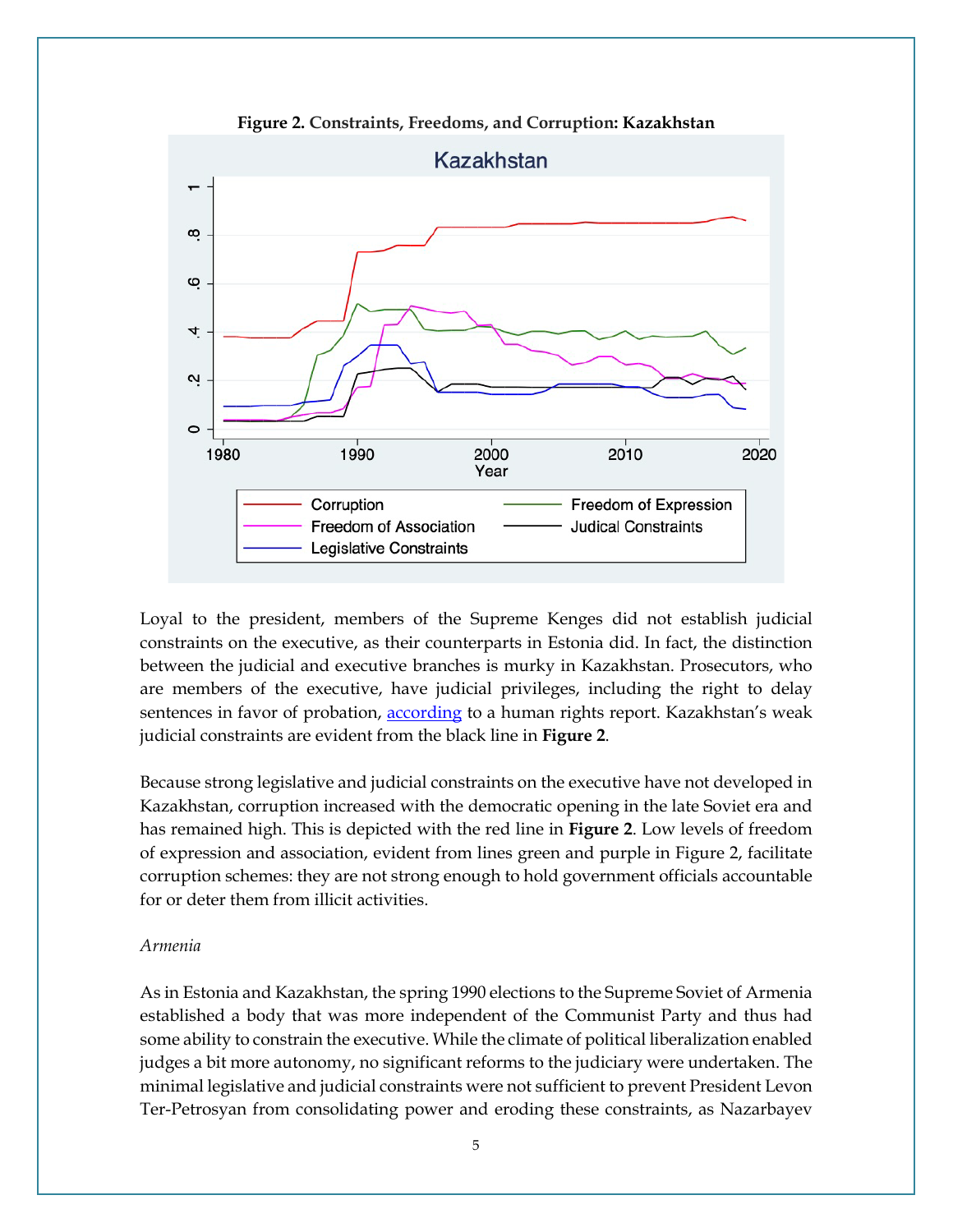did in Kazakhstan. (See blue and black lines on the left half of **Figure 3**.) His government banned the main opposition party and interfered with elections to the new Armenian National Assembly in 1995 so that they were not free and fair. Without free and fair elections, members of parliament were not accountable to voters and did not effectively constrain the executive. The judiciary also did not constrain the executive during this period. The new constitution, adopted in 1995, codified executive control over the judiciary rather than establishing judicial independence. The president was head of the body that approved most of the candidates for judgeships, [according](https://doi.org/10.1007/978-3-642-28299-7_27) to Armenian legal advisor Grigor Mouradian. With neither significant legislative nor executive constraints on the executive, corruption steadily grew, reaching a high level in 2000 and lingering there, as is evident from the red line in **Figure 3**. Having only moderate levels of free expression and association, as depicted by the green and purple lines in **Figure 3**, also fueled the corruption. Moderate levels facilitated the hatching and execution of corruption schemes but did not empower media and civil society organizations sufficiently to constrain the executive.



**Figure 3. Constraints, Freedoms, and Corruption: Armenia**

Change began, however, nearly 20 years later. The quality of the 2017 parliamentary elections improved as a result of a new electoral code, [according](https://www.osce.org/files/f/documents/6/7/328226.pdf) to a report from the Organization for Security and Co-operation in Europe. With a more freely and fairly elected parliament, legislators began to constrain the executive. In February 2018, they adopted a new judicial code that created judicial constraints on the executive. The code